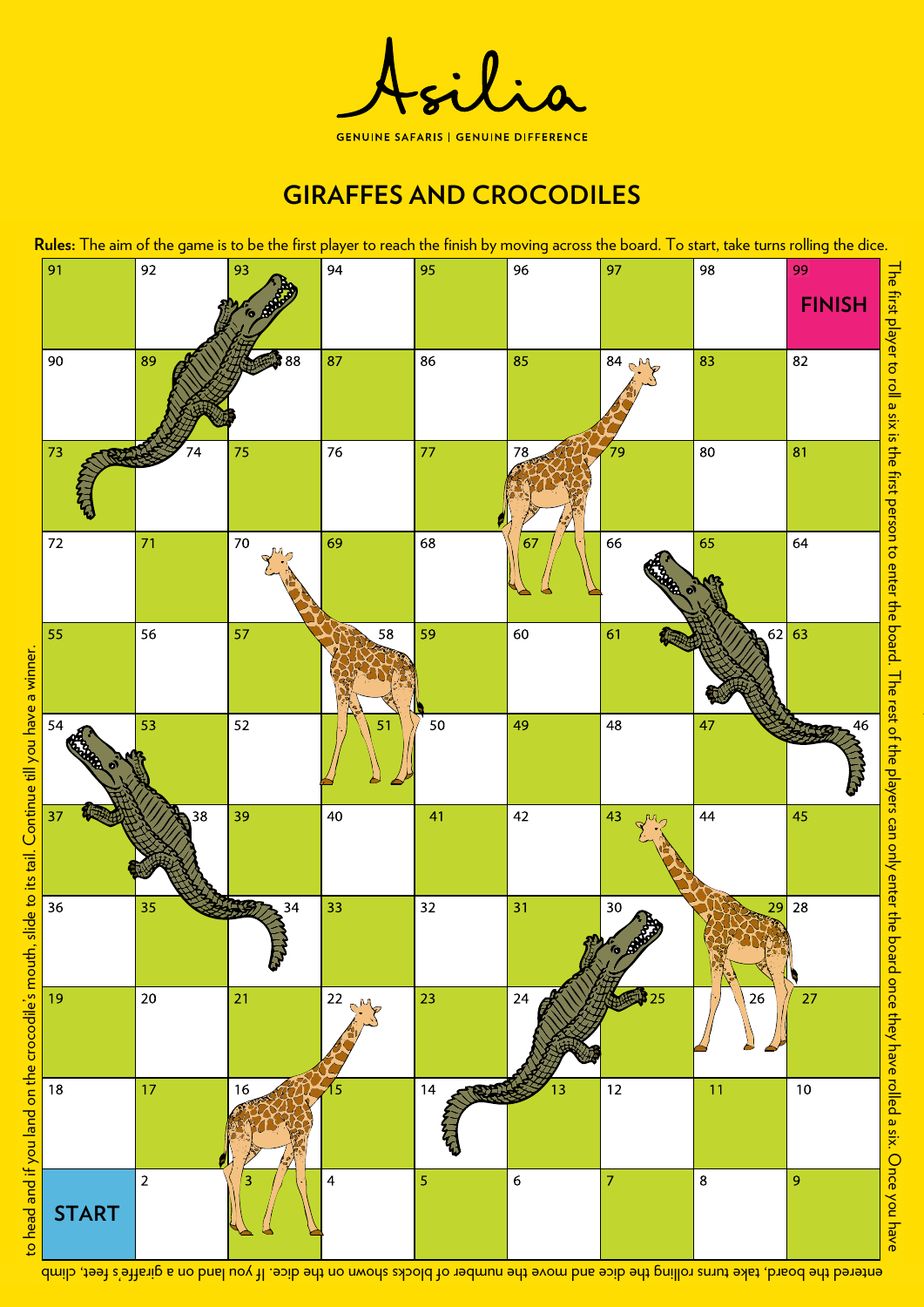**GENUINE SAFARIS | GENUINE DIFFERENCE** 

# **PRINTABLE DICE**



Step 1:

Make creases (folds) along the dotted lines. Flip the shape over so the decorated side is facing away from you.

### Step 2:

Now bend up the sides labelled "A," and apply glue on the two tabs where shown. Fold up the tabs labelled "B" and press "B" against the glue-covered tabs (see image 1).

### Step 3:

Put some glue on the remaining tabs. Fold tab "C" over the top of the dice, and press against the glue-covered tabs (see image 2).